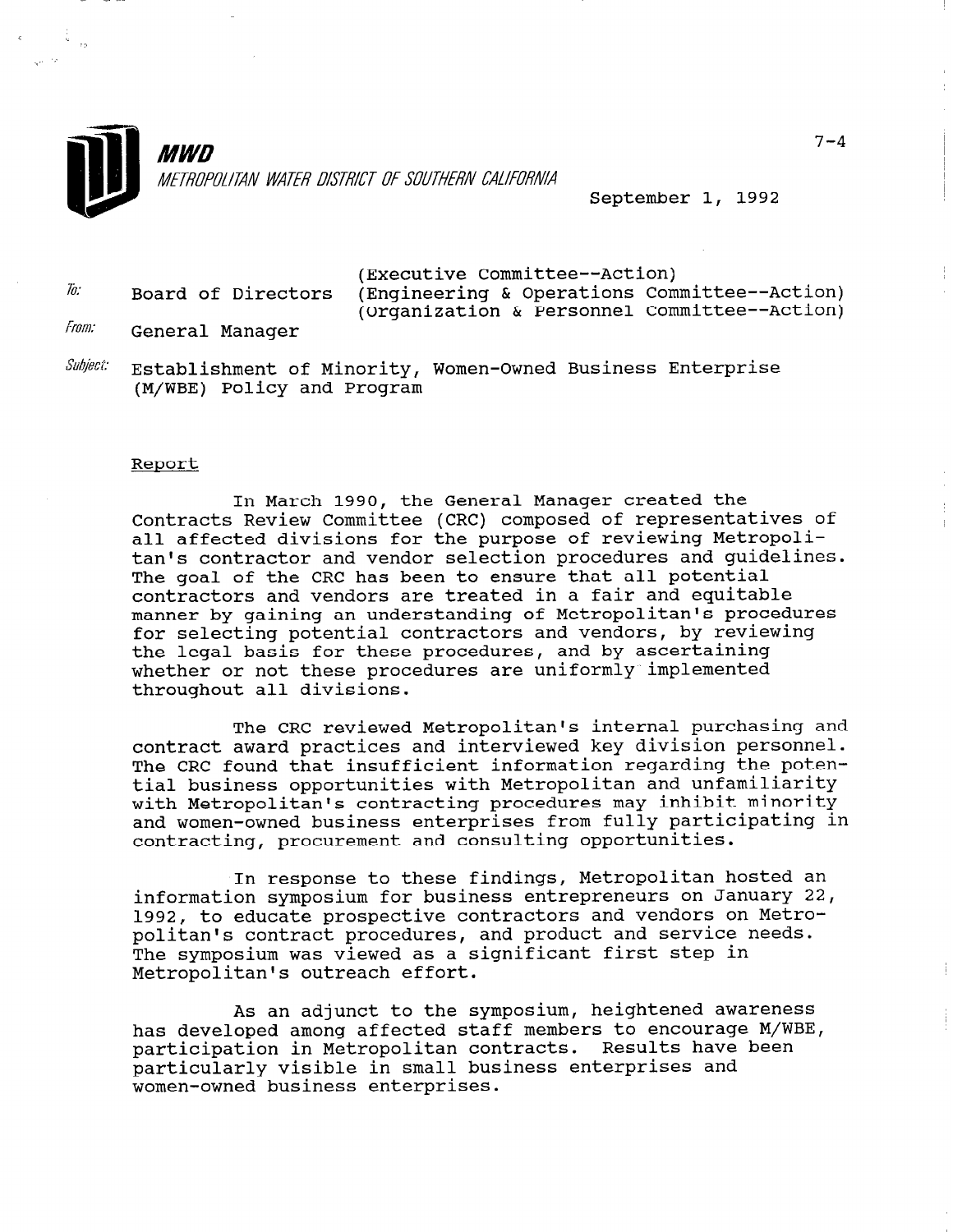Board of Directors -2- September 1, 1992

Metropolitan has developed a Centralized Procurement System (CPS) and created internal tracking mechanisms to document its outreach efforts. The CRC also conducted an independent survey of the contracting practices of various public and private utilities. The survey findings are attached as Attachment B.

The CRC's independent research, as well as comments received as a result of the symposium, have confirmed the need to establish an M/WBE policy and to implement a voluntary program enabling Metropolitan to further improve its contracting procedures in this area. The M/WBE program would have a total contracting target of 15 percent for M/WBE business enterprises (12 percent for minority owned businesses and 3 percent for women-owned businesses). This figure is consistent with targets established by other public agencies and utilities. Such a target should not be confused with the creation of a set-aside program or the establishment of a definitive goal. The target would serve as a guide in the establishment of policies and practices designed to encourage voluntary cooperation of vendors, contractors and others.

It is intended that a program be developed and a report be provided to your board on the specifics of the M/WBE program. A significant component of the program would be the creation of a new staff position -- an M/WBE administrator. The administrator would be responsible for the development and implementation of the program and would respond to inquiries from vendors, consultants and contractors to ensure they are brought together with appropriate district staff. The creation of this position would address the repeated concerns of prospective contractors and vendors regarding the process involved in obtaining specific information about their respective interests.

The encouragement of prime contractors to use M/WBE subcontractors would be another important aspect of the pubcontractors would be another important aspect of the program. As part or third<br>with the developed

Under the program, the CRC would act as an advisory communister the program, the ckc would acc as an administrator to a substitute in the committee to the program administrator to assist in the development of objectives and program goals.

Through the adoption of the proposed policy and ultimately the computant of the proposed portey and<br>University the creation of a voluntary program, Metropoli ultimately the creation of a voluntary program, Metropolitan will further improve its contracting practices and address<br>significant political concerns which have recently been raised.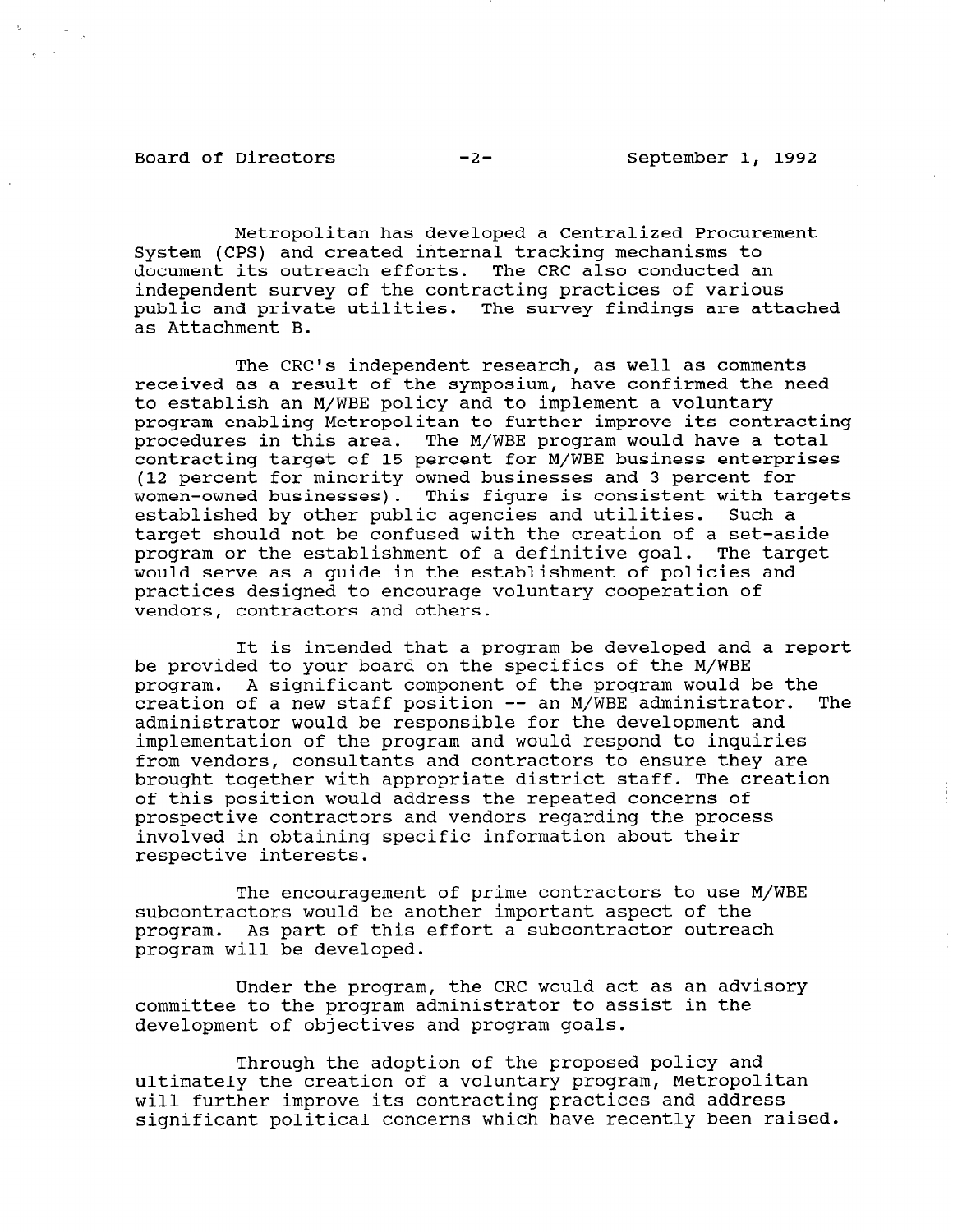## Board of Directors -3- September 1, 1992

Attachment A reflects proposed additions to the Metropolitan Water District Administrative Code, states the Minority and Women-Owned Business Enterprise Policy and authorizes the General Manager to establish a program to implement and monitor the policy.

The recommendation in this letter is exempt from the provisions of the California Environmental Quality Act (CEQA) because the authorization will have no effect on the physical environment.

# Board Committee Assignments

This letter is referred for action to:

The Executive Committee pursuant to Section 2417 (e) of Metropolitan's Administrative Code to study, advise and make recommendations with regard to policies and procedures to be considered by the Board.

The Engineering and Operations Committee pursuant to Section 2431 (a) of Metropolitan's Administrative Code to study, advise and make recommendations with regard to plans, specifications and bids.

The Organization and Personnel Committee pursuant to Section 2471 (f) of Metropolitan's Administrative Code to study, advise and make recommendations with regard to the selection of management and personnel consultants.

## Recommendation

# EXECUTIVE, ENGINEERING AND OPERATIONS, AND THE ORGANIZATION AND PERSONNEL COMMITTEES FOR ACTION.

It is recommended that the Board of Directors adopt the following policy:

It is the declared policy of the Metropolitan Water District of Southern California to implement a program that will aid, counsel and assist, insofar as is legally permissible, the alu, counsel and assist, insolar as is legally permissible, participation of minority and women-owned business enterprises in contracts for Metropolitan properties, facilities and<br>services.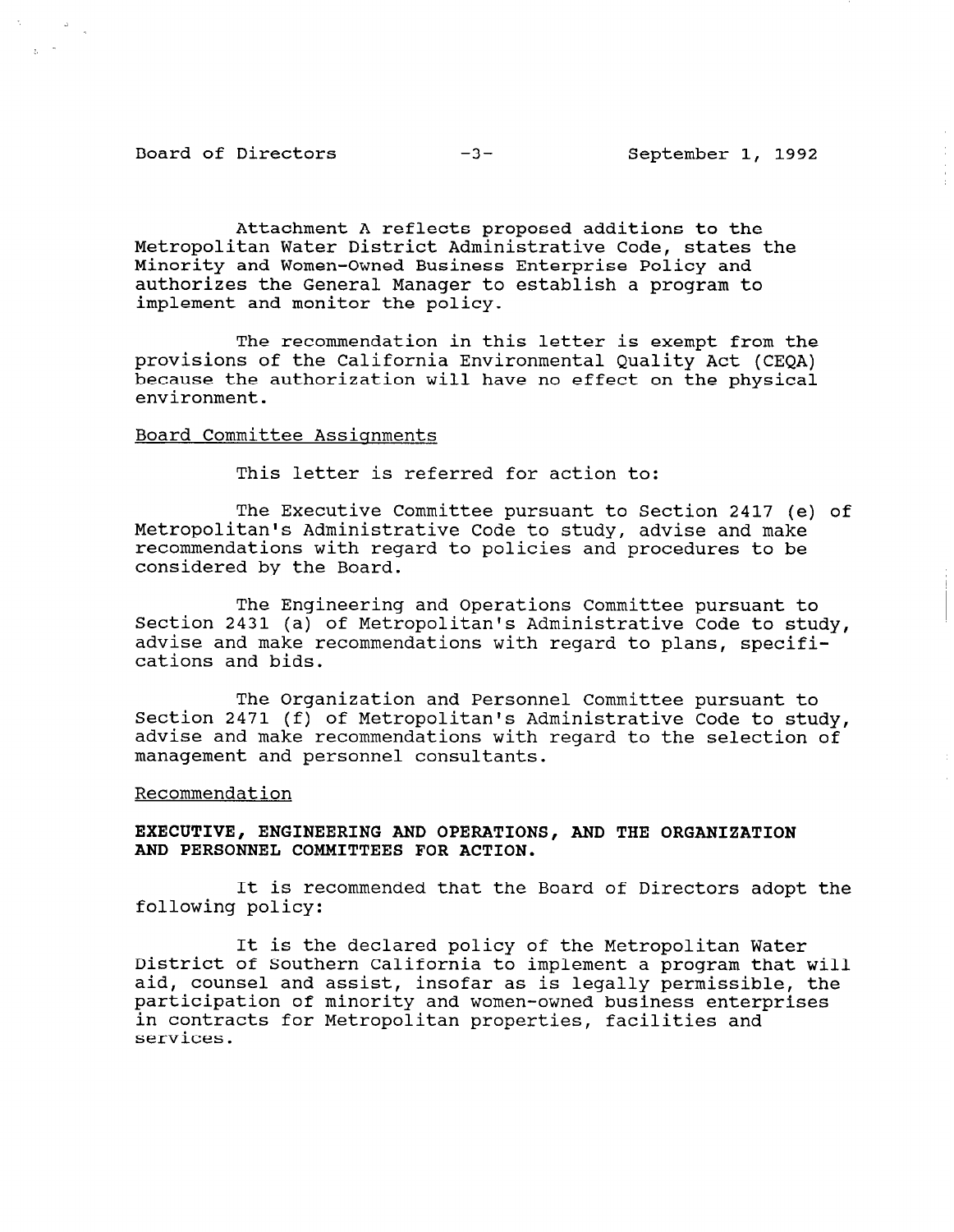Board of Directors -4- September 1, 1992

Consistent with this policy the General Manager will establish, direct and monitor a detailed program implementing the Minority and Women-Owned Business Enterprise policy and take appropriate steps to cause all personnel within the organization to abide by and affirmatively support said policy.

Sections 8300 and 8301 shall be added to the Metropolitan Water District Administrative Code to read as set forth in Attachment A.

Gerland 11

CB/jc

 $\sim$ 

Attachments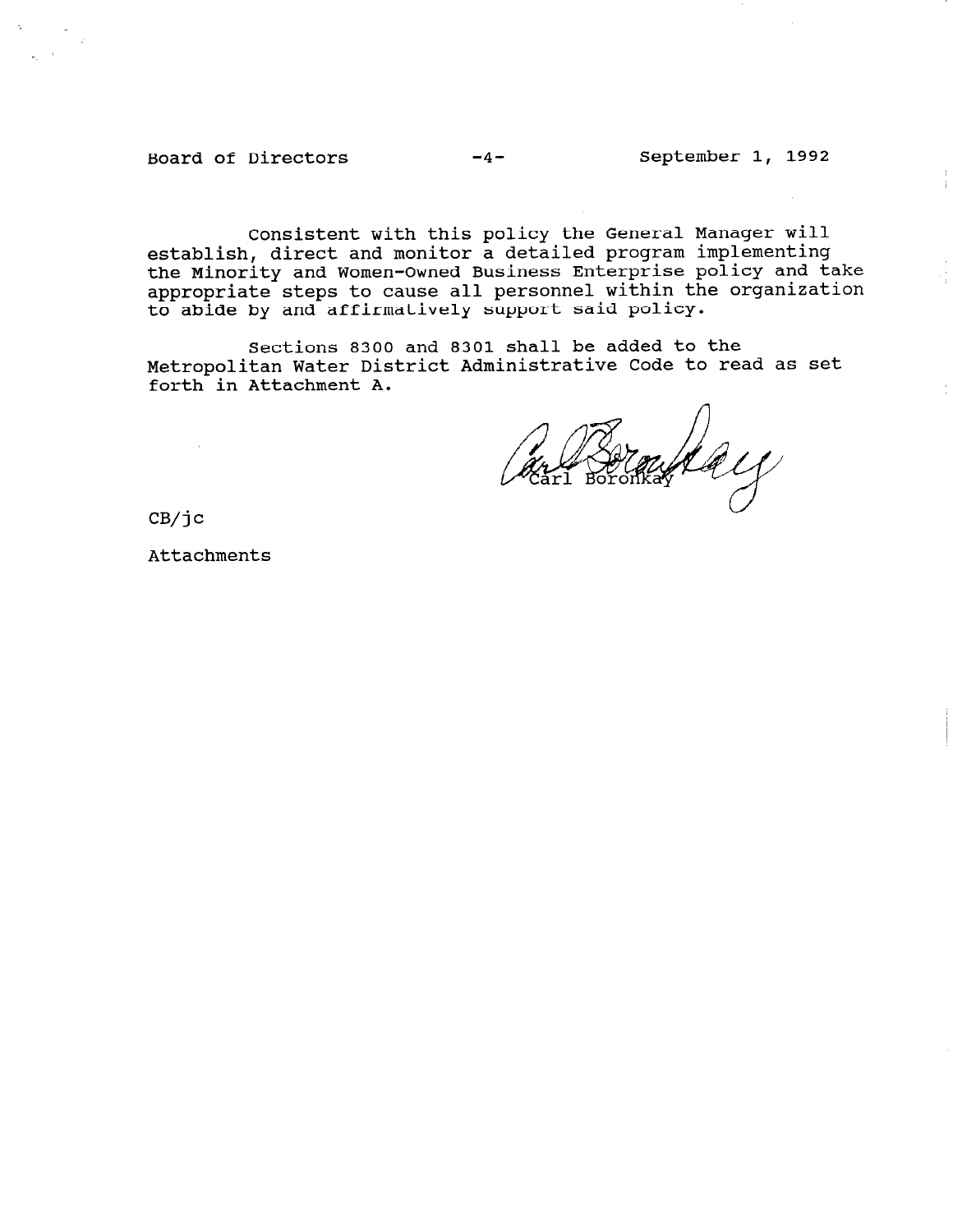### ATTACHMENT A--ADMINISTRATIVE CODE ADDITIONS

#### Article 5

### MINORITY AND WOMEN-OWNED BUSINESS ENTERPRISES

## 5 8300. Statement of Policy.

It is the declared policy of the Metropolitan Water District of Southern California to implement a program that will aid, counsel and assist, insofar as is legally permissible, the participation of minority and womenowned business enterprises in contracts for Metropolitan properties, facilities and services.

# 5 8301. General Manager's Responsibility to Implement Minority and Women-Owned Business Enterprise Policy.

The General Manager shall establish, direct and monitor a detailed program implementing the Minority and Women-Owned Business Enterprise Policy herein expressed and shall take appropriate steps to cause all personnel within the organization to abide by and affirmatively support said policy.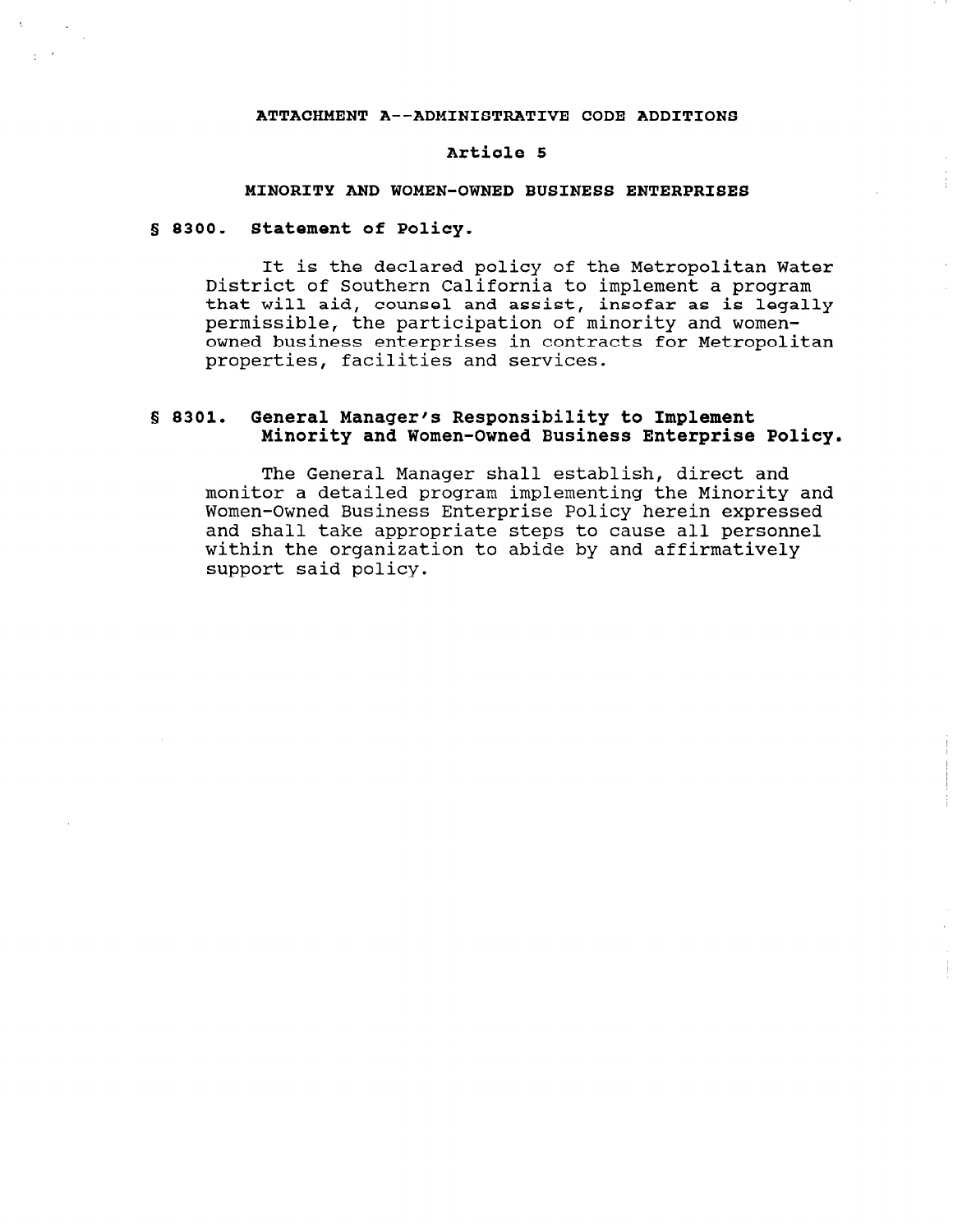## ATTACHMENT B

## CONTRACTS REVIEW COMMITTEE SURVEY FINDINGS

## Purpose of Survev

The District's Contracts Review Committee (CRC) conducted an informal survey to identify other public agencies and utilities which have a Minority and Women-Owned Business Enterprise (M/WBE) program. Of those organizations with an established program, the CRC reviewed the criteria used in development of those programs.

The following organizations have established an M/WBE Program:

> San Diego County Water Authority (SDCWA) Los Angeles Department of Water & Power (LADWP) City of Pasadena East Bay Municipal Utilities District (EBMUD) Long Beach Water Department Southern California Edison (SCE) Department of Water Resources (DWR)

## Percentaqes

The programs classified the contractors, vendors and consultants into the categories of Minority and Women-Owned businesses. The categories were given the applicable percentages to allow more flexibility to direct efforts to the proper groups and enhance the chances of reaching the objectives of the programs.

### M/WBE Percentage Targets

|                                  | Minority<br>Business<br>(Percentage) | Women Business<br><u>(Percentage)</u> |
|----------------------------------|--------------------------------------|---------------------------------------|
| Department of Water & Power      | 15                                   |                                       |
| City of Pasadena                 | 15                                   | 15                                    |
| East Bay Municipal Utilities     |                                      |                                       |
| District                         | 18                                   |                                       |
| Long Beach Water Department      | 10                                   | 3                                     |
| Southern California Edison       | 30                                   | 30                                    |
| Department of Water Resources    | 15                                   | 5                                     |
| San Diego County Water District* | N/A                                  | N/A                                   |

\* Percentages are in the process of being developed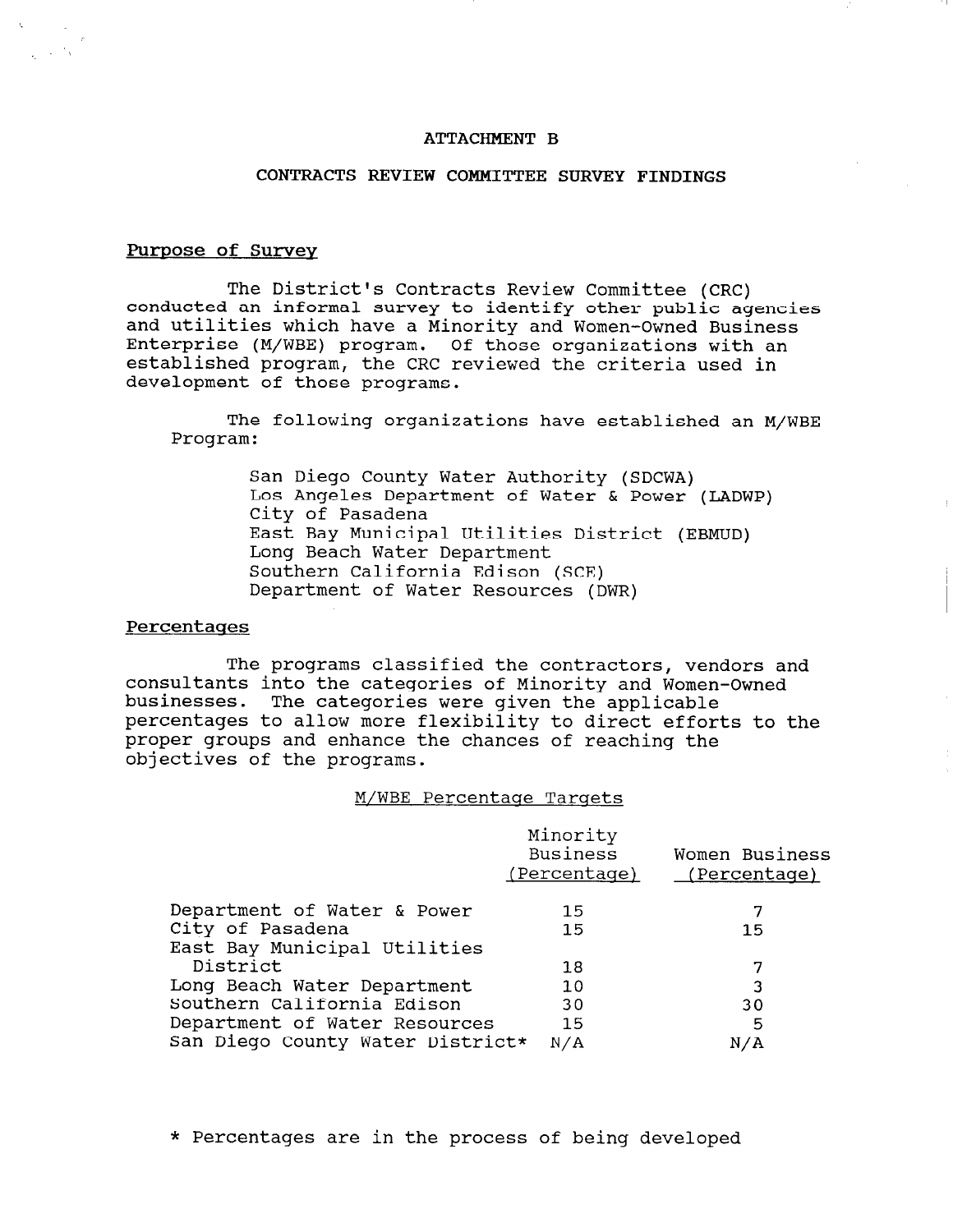## Use of Minority Subcontractors

Of the programs the CRC surveyed, most of them strongly encourage the use of M/WBE subcontractors. However, other ,programs require stronger actions. For example:

. DWP requires contractors to submit with their bids and proposals proof of the effort taken to ensure M/WBE participation.

.SCE's program, which was mandated by the Public Utility Commission (PVC), was the only program that requires language regarding minority subcontractors to be included in its contracts.

\*The City of Pasadena allows special points to be given to contractors using minority subcontractors.

## Certification Process

The survey indicated that agencies developed internal certification processing or used the certification techniques of other lead agencies. Since certification is a labor-intensive task, many of the agencies found it advantageous to adopt the certification procedures of other agencies. The majority of the surveyed agencies use lead agencies like Caltrans, Rapid Transit District, or independent corporations that provide a clearing house service for M/WBE certification. However, the City of Pasadena, DWP, and EBMUD have developed internal certification programs.

# Technical and Financial Assistance

The City of Pasadena and SCE programs require that financial assistance be provided to M/WBE's. The City of Pasadena ordinance allows reduction in bonding to insure no artificial barriers exist. SCE provides financial assistance on a case by case basis. The other agencies provide special forums, educational assistance and information workshops.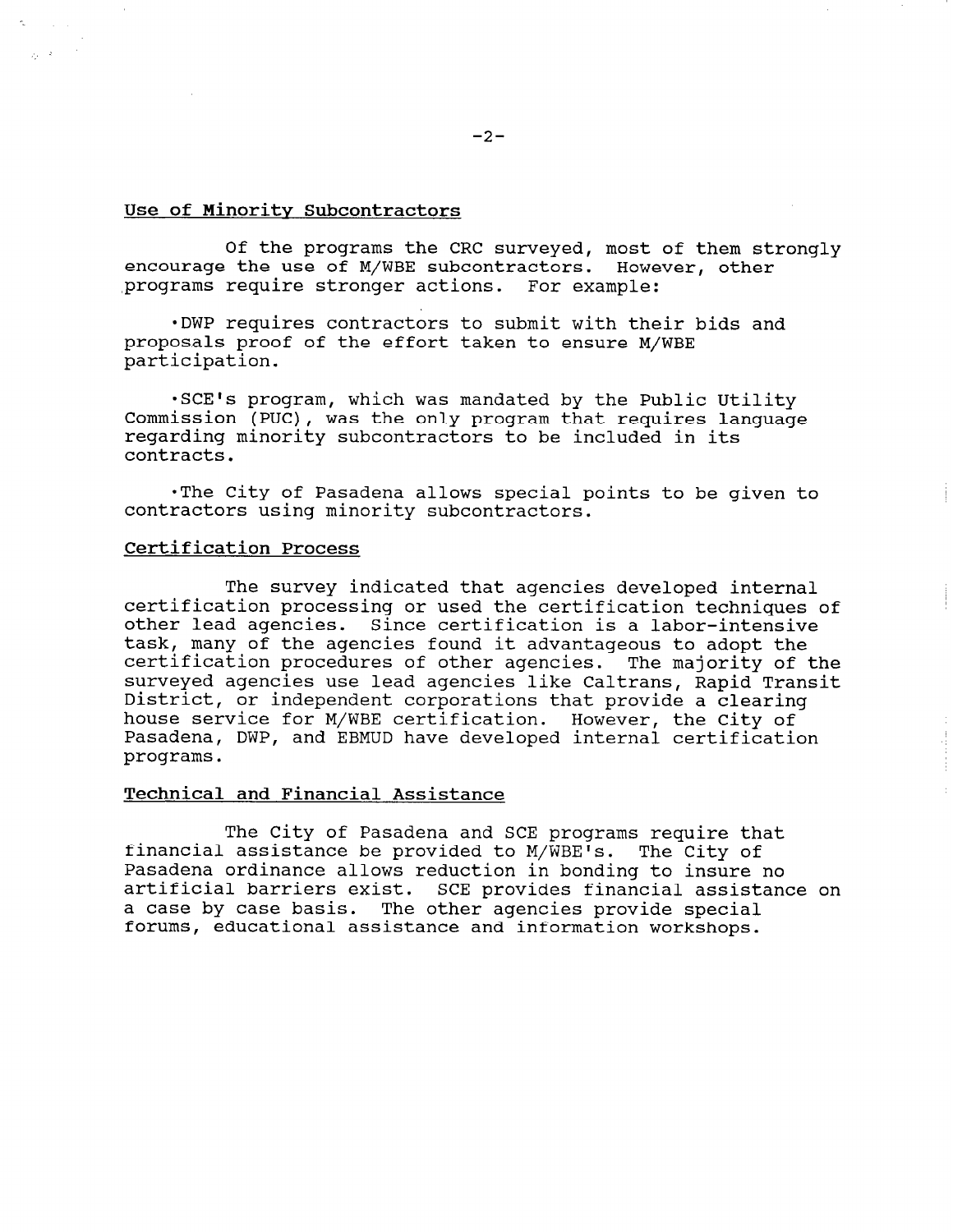February 10, 1993

To: SPECIAL COMMITTEE ON WATER QUALITY AND ENVIRONMENTAL COMPLIANCE

> Timothy F. Brick, Chair Alf W. Brandt John T. Morris Bruce R.J. Milne Regina Murph Christine E. Reed

From: Executive Secretary

Subject: Meeting of February 23, 1993 at 8:00 a.m.

Special Committee Chairman Brick requests you be present at a meeting of the Special Committee on Water Quality and Environmental Compliance on Tuesday, February 23, 1993, at 8:00 a.m. in Committee Room 105-6s of the District's Headquarters Building.

.<br>Karen E. Dorff

cc: All Directors General Manager General Counsel Auditor AUUILUI<br>Asst. General Managers Asst. General Manage Asst. General Counsel<br>Asst. Auditor ASSL. AUGILOI<br>Text lead to G ASSL.<br>Jeografia manager<br>Exec. Asst. for Strategi ASSt. IOT Strat Policy Development<br>Division Heads